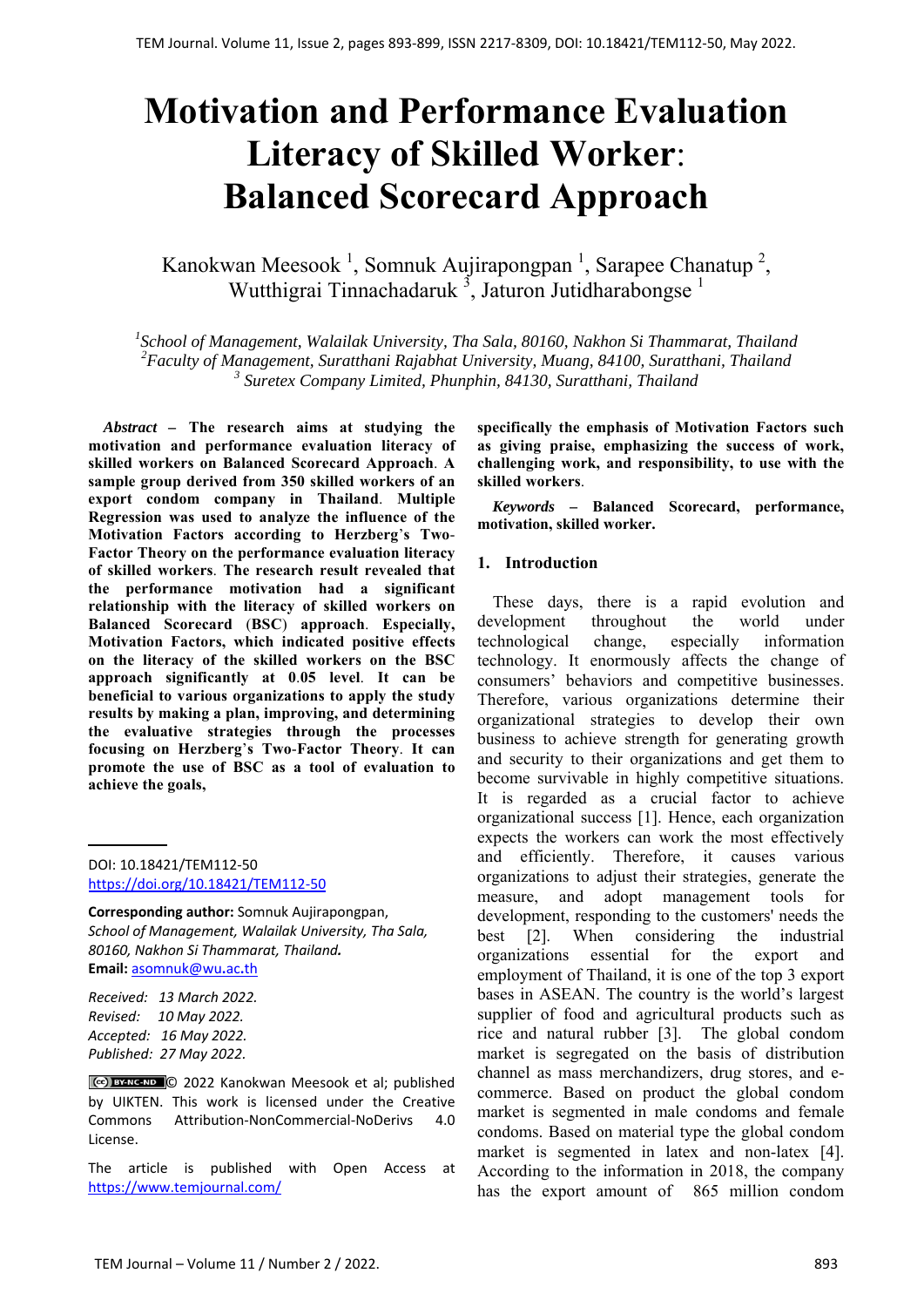pieces. The products have been mainly exported to China, the European countries, and America. Hence, all workers in an organization are the most crucial resources, especially the skilled workers in the production line, as the essential components to drive the organization's missions for achieving the goals [5]. The rapid growth of business performance impacts the company to determine the strategies to increase the work efficiency for workers [6]. Hence the company has to bring the tools and indicators of performance to be a mechanism for evaluating the workers' contributions. It has been adjusting the performance indicators for the skilled workers' group to suit the work characteristics and situations continuously. However, it still finds that the tools used for measuring the results still lack clarity. Hence, it affects the company hard to evaluate the performance concretely. These days, most of the leading organizations adopt the Balanced Scorecard, a tool used to manage, such as financial, customer, internal process, and learning and growth part, so that the organization can compete with the rivals and maintain being of marketing leader concordant with the set goals [7]. But there is research today that studies Balanced Scorecard application in various issues. There is no research concerning the performance motivation factors with the literacy of the skilled workers about this Balanced Scorecard approach. Hence, this study emphasizes the study of performance motivation factors affecting the literacy of skilled workers on the Balanced Scorecard approach as an evaluation tool. Therefore, any organization using the Balanced Scorecard can bring these research results for doing strategies and enhance the motivation of performance for the organization to increase the workers' efficiency and the organizations' productivity further.

# **2. Literature Review**

# *2.1. Motivation*

Motivation is a psychological power that builds the sophisticated process of targeted concepts and behaviors as goals [8]. These processes drive together with external contexts as an orientation, severity, and existence of personal behaviors leading to the objectives [9], [10]. Performance motivation means a set of power inside a person depending on the difference of each individual and environment, such as culture, society, and organization, for the performance [11]. Besides, motivation gets effect by the characteristics of personality and need, even the suitability of performance while creating the various results and attitudes such as satisfaction, behaviors of being the members of the organization, participation, and others [12], [6]. Motivation is a crucial

component of performance happiness. It affects the workers' performance efficiency directly. The factors affecting the workers' performance motivation according to Herzberg's Two-Factor Theory are divided into 1) Motivation Factors; the factors which motivate human beings to work harder; these factors create satisfaction to the persons in the organization to work more effectively, which include the performance success, respect, characteristics of interesting performance, performance responsibility, and performance advancement [14], and 2) Hygiene Factors; these prevent the persons from the dissatisfaction of performance, which includes salary, for example, when a worker feels that the compensates are suitable, relationship with the subordinates, for example, the chief feels good toward the subordinates, relationships with the commanders, namely, the employees feel good toward their commanders, relationships with the colleagues mean the employees feel food toward their colleagues, performance orientation means the employees feel that the executives have intention to teach them and assign tasks concordant to the duties and responsibilities, policy and management means the employees feel that the Management Department has good communication and knows the policies of organization, the performance situation means the employees fell secure from their work, personal life means the employees feel that their work time does not affect their private life [15].

# *2.2. Literacy*

Knowledge means the ability to bring the information or memories existing to use. It is the base of literacy [16], including the occurred behaviors from learning and various situations which focus on memory. While Benjamin Bloom et al. identify that understanding is the competence of expanding the knowledge and memory to be further reasonably [17]. From the meaning of literacy mentioned above, it can be concluded that literacy means the collection of experiences, remembrance, and various information the persons keep in their brains and can take such information out for explaining, summarizing, or expanding the results further reasonably [18]. Literacy consists of six levels (Hierarchy of Cognitive Domains) [16] which include: 1) Knowledge; the ability to bring the information or memory to use fundamentally, for example, an employee can collect the data of performance, or can repeat the work done, 2) Comprehension; the ability to understand or interpret the information acquired, for example, the workers can differentiate data, and explain the information results, including predicting the results of work done, 3) Application; the ability to use knowledge in new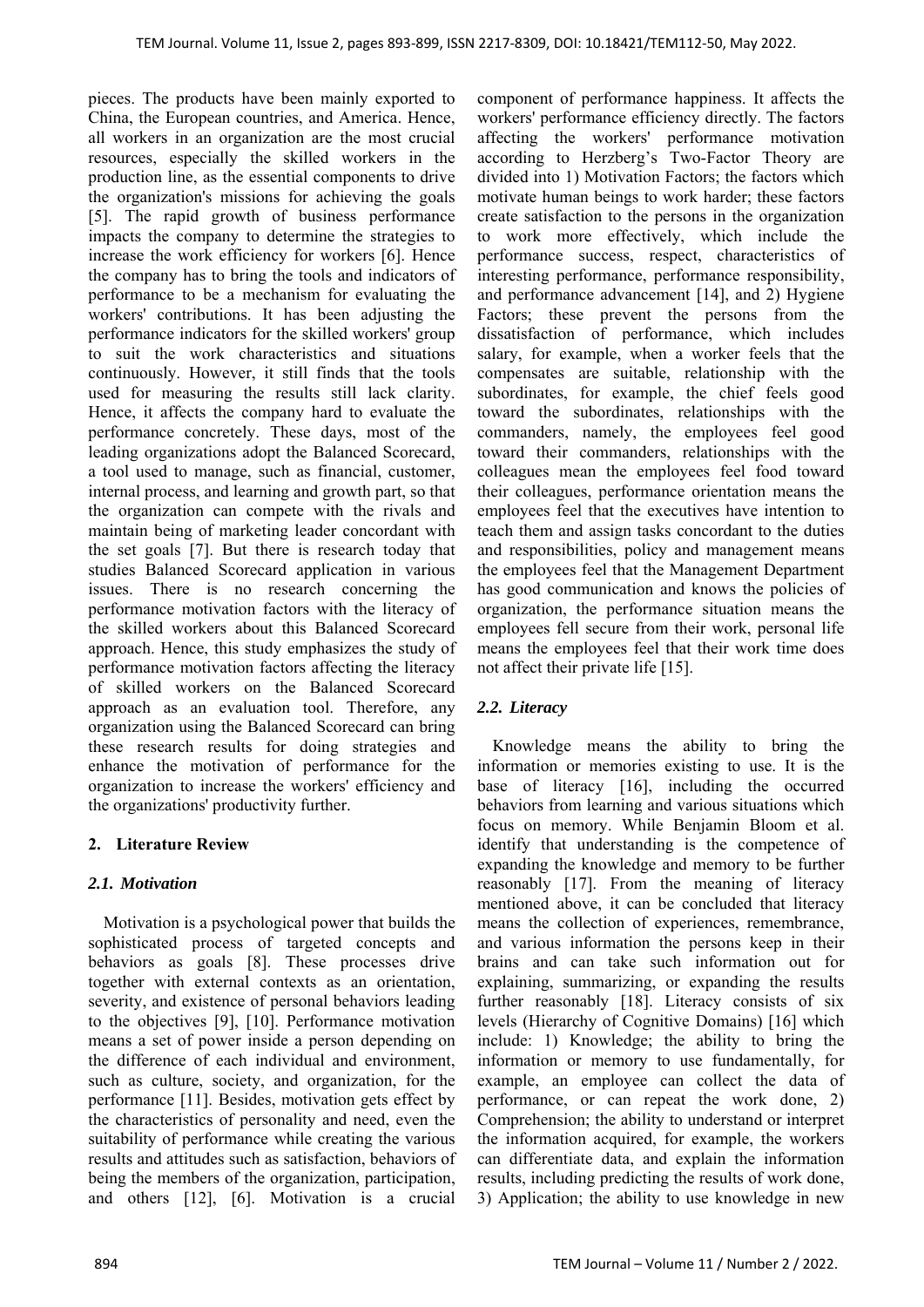situations, for example, the employees can apply the performance information, calculation from data, or transfer data which have been done, 4) Analysis; the ability to divide information into parts, for example, the workers can analyze, categorize, and compare the data, 5) Synthesis; the ability to combine various parts altogether, for example, the employees can collect data then take them to develop and plan further, and 6) Evaluation; the ability to evaluate the values of information to determine the purposes further, for example, the employees can conclude the performance results, be capable of making decision, and solving problems, as well as giving recommendation to others [19].

## *2.3. Balanced Scorecard*

Balanced Scorecard is a strategic management system used for indicating and improving internal business functions [20]. It leads to the practice depending on measurement or evaluation that helps an organization generate uniqueness and concordance, including focusing on what is crucial for the achievement [21]. The executives can bring BSC to use for strategic management of the organization by evaluating the performance in four perspectives: Financial Perspective, Customer Perspective, Internal Business Process, and Learning and Growth Perspective [22]. According to the BSC application for organization, it is necessary to have clarity on missions and visions, then be able to transfer the policies to various levels of workers for the achievement of the goals, and able to maintain the competitive ability of the business [23]. It is essential to have a consistent plan, application, evaluation, and improvement [24]. It can be seen that the Balanced Scorecard is a tool weighing each factor unequally. The performance model is usually a process. For example, when passing the step of performance to increase efficiency or competence of the organization (Learning and Growth) and pass the process within the organization (Internal Processes), then it reaches the giving values to get the customers to feel appreciated (Customer). Finally, it is a better financial perspective (Financial) [25].

According to the literature review mentioned above, the researcher determined the hypothesis of research as follows:

Hypothesis 1: Motivation factors have positive effects through the literacy of skilled workers on Balanced Scorecard approach.

Hypothesis 2: Hygiene factors have positive effects through the literacy of skilled workers on Balanced Scorecard approach.

# **3. Methodology**

## *3.1. Population and Sampling*

The population used in this research was 992 skilled workers of the studied companies. The study was carried out on 31 January 2021. The size of the sample group derived from the computation of Taro Yamane for questionnaires design. Some 286 samples minimums were to at 95% rreliability. To get data fully and perspectively, the researcher determined 350 samples for the actual study with the method of Sample Random Sampling.

# *3.2. Data Analysis*

The instrument used in this research was 350 questionnaires. The questionnaire was investigated for the validity of its contents by three experts. The reliability test was carried out by 30 sets of questionnaires from the sample group by finding out the Cronbach's alpha coefficient [26]. The reliability found was near 1.0 (very variable was over 0.7), (see more details in Table 1.).

*Table 1. Results of Cronbach*'*s alpha coefficient* 

| Variables                            | Cronbach's Alpha |
|--------------------------------------|------------------|
| <b>Hygiene Factors</b>               | 0.945            |
| <b>Motivator Factors</b>             | 0.895            |
| <b>Financial Perspectives</b>        | 0.873            |
| <b>Customer Perspectives</b>         | 0.857            |
| <b>Internal Process Perspectives</b> | 0.837            |
| Learning and Growth Perspectives     | 0.816            |

General data analysis included personal factors, motivation level, and literacy level of the skilled workers, using the descriptive statistics method with basic statistics, which consisted of Frequency, Percentage, Mean, and Standard Deviation. Such motivation factors and literacy factors were divided into five levels; very high, high, neutral, low, and very low.

The analysis of different personal factors affects the motivation on performance of the skilled workers differently. Also, it impacts the literacy of the skilled workers on using the Balanced Scorecard to evaluate their contributions differently. The test used the Independent Sample t-test to compare the average of the two sample groups, which were independent of each other. The test also used Independent Sample Ftest to test the hypothesis by One-Way ANOVA to compare the average of the sample groups which had more than two groups.

How the performance motivation test, both Motivation Factors and Hygiene Factors, relates and impacts each other towards the literacy of the skilled workers using Balanced Scorecard for evaluation, using the Pearson's correlation: r [27] and Multiple Regression [28].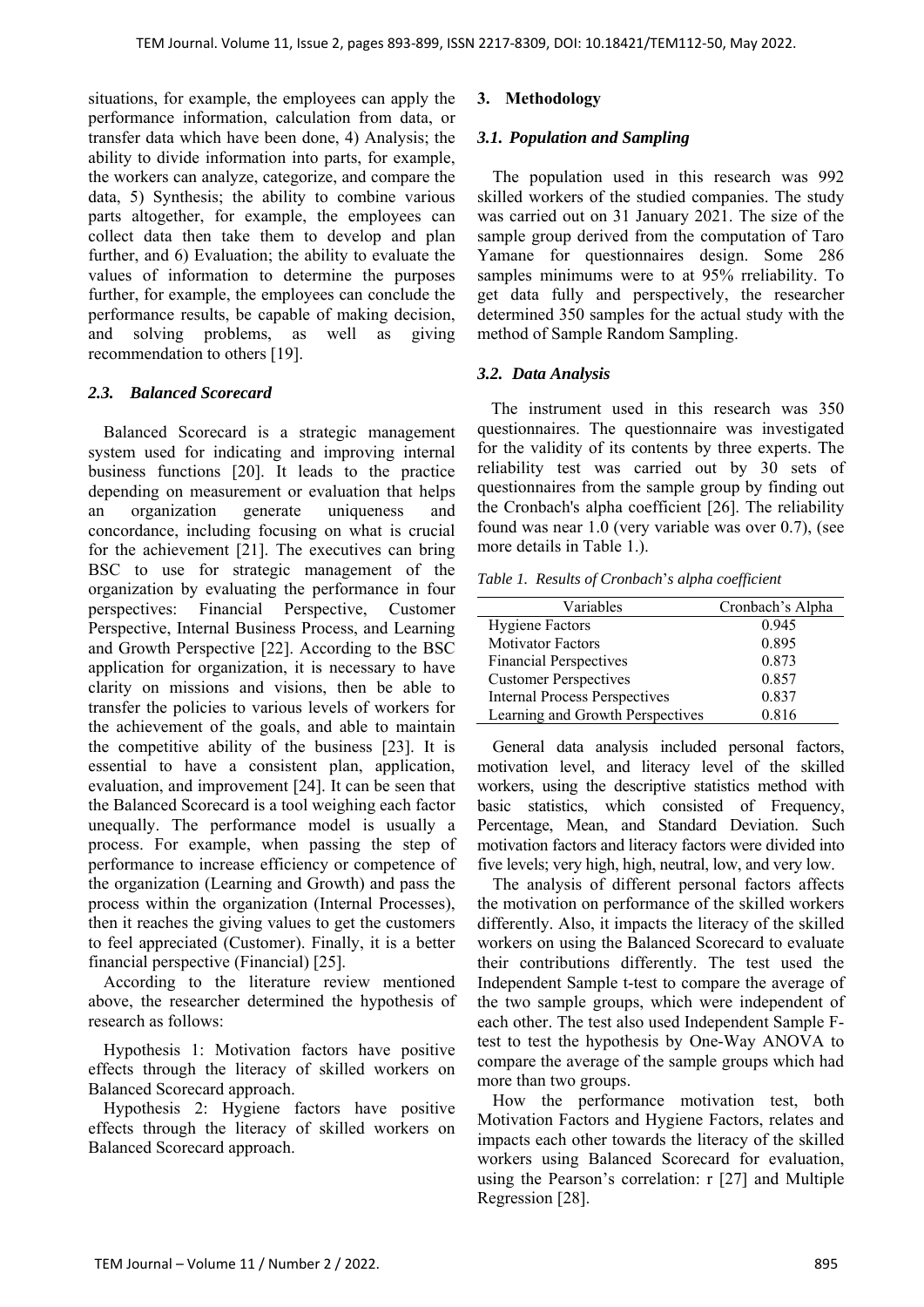#### **4. Results and Discussion**

#### *4.1.General Information of the Skilled Workers, the Respondents*

According to the analysis of general information of the respondents, it illustrated that most of the sample group was female, 268 persons (76.6%), aged between 31-40 years old, 136 persons (38.9%), and Thai nationality, 254 persons (72.6%), respectively (see more details in Table 2.).

| Table 2. Information illustrated frequency and percentage |  |
|-----------------------------------------------------------|--|
| of the respondents $(n=350)$                              |  |

| Personal<br>Factors | <b>Status</b>               | Number<br>(person) | $\frac{0}{0}$ |
|---------------------|-----------------------------|--------------------|---------------|
| Gender              | Male                        | 82                 | 23.4          |
|                     | Female                      | 268                | 76.6          |
| Age                 | $20 - 30$ years old         | 93                 | 26.6          |
|                     | $31 - 40$ years old         | 136                | 38.9          |
|                     | $41 - 50$ years old         | 96                 | 27.4          |
|                     | 50 years old up             | 25                 | 7.1           |
| <b>Status</b>       | Single                      | 149                | 42.6          |
|                     | Married                     | 159                | 45.4          |
|                     | Divorce/Widow/<br>Separated | 42                 | 12.0          |
| Nationality         | Thai                        | 254                | 72.6          |
|                     | Mvanmese                    | 96                 | 27.4          |

When analyzing the information about the performance motivation of the skilled workers, it found that the motivation level, both Hygiene Factors and Motivation Factors, were at a high level. The Mean and Standard Deviation (S.D.). were (818.0) and 3.94 (0.802) respectively (see more details in Table 3.).

*Table 3. Mean and standard deviation* (*S*.*D*.) *of the performance motivation as a whole image* 

| Performance<br>Motivation | $\times$ | S D.  | Motivation<br>Level |
|---------------------------|----------|-------|---------------------|
| <b>Hygiene Fators</b>     | 3.87     | 0.818 | High                |
| <b>Motivation Factors</b> | 3.94     | 0.802 | High                |

Furthermore, there was the analysis of Mean and Standard Deviation (S.D.) of the opinions on literacy using Balanced Scorecard approach for the performance through four perspectives: Financial Perspective, Customer Perspective, Internal Process Perspective, and Learning and Growth Perspective. It indicated that the skilled workers had literacy at a high level, the Standard Deviation (S.D.) was 3.86 (0.694), 3.84 (0.712), 3.93 (0.712), and 3.71 (0.785), respectively (see more details in Table 4.).

*Table 4*. *Mean and standard deviation* (*S*.*D*.) *of the performance literacy on balanced scorecard approach in each perspective* 

| Perspectives                        | $\times$ | S.D.  | Literacy<br>Level |
|-------------------------------------|----------|-------|-------------------|
| <b>Financial Perspective</b>        | 3.86     | 0.694 | High              |
| <b>Customer Perspective</b>         | 3.84     | 0.712 | High              |
| <b>Internal Process Perspective</b> | 3.93     | 0.675 | High              |
| Learning and Growth<br>Perspective  | 3.71     | 0.785 | High              |

### *4.2. Analysis Information and Hypothesis Test of Skilled Workers*

#### **4.2.1. Personal factors and performance motivation on the skilled workers**

According to the statistical analysis using t-test and F-test, the different personal factors had no statistical significance on the performance motivation of the skilled workers, except for the personal factor in a part of different status. It had the motivation level on Hygiene Factors differently by statistical significance at 0.05 level (see more details in Table 5.).

#### **4.2.2. Skilled workers***'* **personal factors and literacy on Balanced Scorecard approach**

Regarding the statistical analysis using t-test and F-test, the different personal factors of skilled workers had the literacy of Balanced Scorecard approach not differently, except the sub-factors of learning and growth perspective and age perspective (see more details in Table 6.).

According to Table 6., when considering the personal factors and literacy of the skilled workers on Balanced Scorecard approach, the skilled workers with different ages had literacy level of learning and growth perspective differently by statistical significance, by having the sig at 0.045, which was less than the statistical significance at 0.05 level.

Hypothesis test concerning the performance motivation had positive effects towards the literacy of skilled workers on Balanced Scorecard approach.

Regarding the analysis of the relationship between the performance motivation with the literacy of skilled workers on Balanced Scorecard approach, by using Pearson Correlation [27], both had the relationship at a high level and with the same direction by statistical significance at 0.01 level (see more details in Table 7.).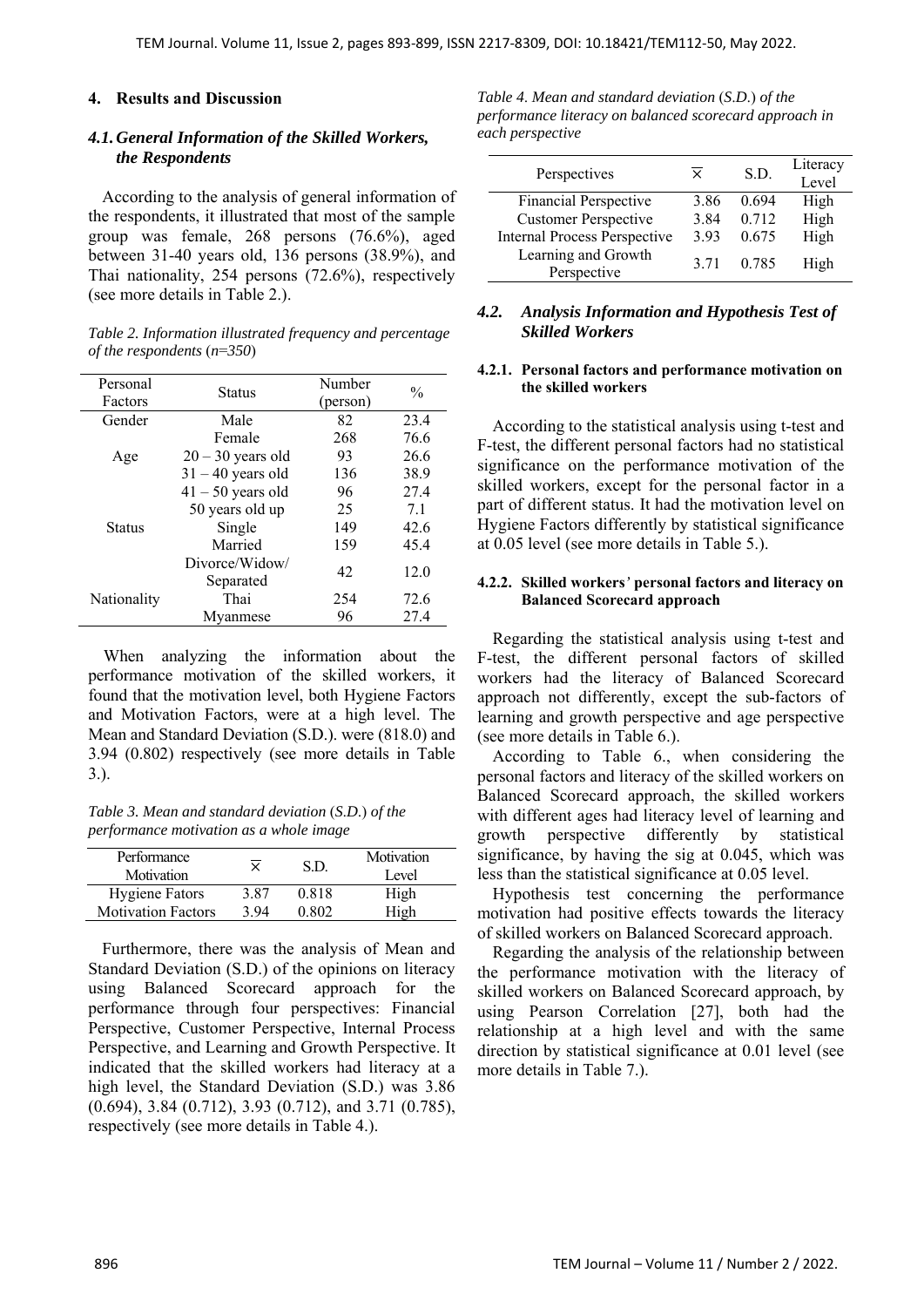When considering the effects of performance motivation toward the literacy of skilled workers on Balanced Scorecard approach by using Multiple<br>Regression [28], between the performance Regression  $[28]$ , between the motivation of Hygiene Factors and Motivation

*Table 5*. *Analysis of skilled workers*' *personal factors and performance motivation* 

|                           |          |       |             |       | Personal Factors |       |         |          |
|---------------------------|----------|-------|-------------|-------|------------------|-------|---------|----------|
| Performance Motivation    | Gender   |       | Nationality |       | Age              |       | Status  |          |
|                           |          | Sig   |             | Sig   | F-Ratio          | Sig   | F-Ratio | Sig      |
| <b>Hygiene Factors</b>    | $-1.040$ | 0.301 | 0.465       | 0.642 | 1.554            | 0.200 | 5.434   | $0.005*$ |
| <b>Motivation Factors</b> | $-0.869$ | 0.387 | 1.074       | 0.285 | 1.701            | 0.167 | 2.064   | 0.129    |
| Overall Image             | $-0.992$ | 0.323 | 0.770       | 0.443 | .609             | 0.187 | 3.927   | $0.021*$ |

*\* Statistical Significance was at 0.05 level* 

*Table 6*. *Analysis of personal factors and literacy of skilled workers on Balanced Scorecard approach* 

|                                     | Personal Factors |        |       |             |         |          |         |        |
|-------------------------------------|------------------|--------|-------|-------------|---------|----------|---------|--------|
| Literacy of Balanced Scorecard      |                  | Gender |       | Nationality | Age     |          |         | Status |
| Approach                            |                  | Sig    |       | Sig         | F-Ratio | Sig      | F-Ratio | Sig    |
| Financial Perspective               | 0.542            | 0.588  | 0.322 | 0.747       | 0.340   | 0.796    | 0.993   | 0.372  |
| <b>Customer Perspective</b>         | 0.365            | 0.715  | 0.581 | 0.561       | 1.452   | 0.228    | 0.906   | 0.405  |
| <b>Internal Process Perspective</b> | 0.777            | 0.438  | 0.247 | 0.206       | 1.914   | 0.127    | 1.800   | 0.167  |
| Learning and Growth Perspective     | 0.740            | 0.460  | 0.734 | 0.464       | 2.715   | $0.045*$ | 1.411   | 0.245  |
| Overall Image                       | 0.524            | 0.601  | 0.845 | 0.398       | 1.235   | 0.297    | 1.286   | 0.278  |

\* *Statistical Significance was at 0*.*05 level* 

*Table 7*. *Relationship between the motivation of performance and literacy of skilled workers on Balanced Scorecard approach* 

|                           | Pearson Correlation      |                         |                          |                                       |                          |  |  |
|---------------------------|--------------------------|-------------------------|--------------------------|---------------------------------------|--------------------------|--|--|
| Factors                   | Financial<br>Perspective | Customer<br>Perspective | Financial<br>Perspective | Learning and<br>Growth<br>Perspective | Financial<br>spectivePer |  |  |
|                           | $0.597**$                | $0.590**$               | $0.584**$                | $0.552**$                             | $0.620**$                |  |  |
| <b>Hygiene Factors</b>    | (0.000)                  | (0.000)                 | (0.000)                  | (0.000)                               | (0.000)                  |  |  |
| <b>Motivation Factors</b> | $0.664**$                | $0.685**$               | $0.663**$                | $0.618**$                             | $0.705**$                |  |  |
|                           | (0.000)                  | (0.000)                 | (0.000)                  | (0.000)                               | (0.000)                  |  |  |
| Overall Image of          | $0.653**$                | $0.660**$               | $0.646**$                | $0.606**$                             | $0.686**$                |  |  |
| Performance Motivation    | (0.000)                  | (0.000)                 | (0.000)                  | (0.000)                               | (0.000)                  |  |  |

*\*\* Statistical Significance was at 0.01 level* 

*Table 8*. *Regression coefficient of the performance motivation in each aspect and literacy of skilled workers on Balanced Scorecard approach* 

| Motivation of Performance |       |       | $SE_{b}$ |        |       |
|---------------------------|-------|-------|----------|--------|-------|
| <b>Static Values</b>      | 0.962 | 0.165 |          | 5.827  | 0.000 |
| <b>Hygiene Factors</b>    | 0.076 | 0.079 | 0.070    | 0.965  | 0.335 |
| <b>Motivation Factors</b> | 0.655 | 0.074 | 0.646    | 8.910* | 0.000 |

*\* Statistical Significance was at 0.05 level* 

Factors, only the Motivation Factors had the positive effects on the literacy of skilled workers on Balanced Scorecard approach by statistical significance at 0.05 level. Therefore, both determined hypotheses could be

accepted. For Hygiene Factors, the study found that there was no positive effect towards the literacy of skilled workers on Balanced Scorecard approach by statistical significance at 0.05 level. Hence, it had to refuse Hypothesis 2 (see more details in Table 8.).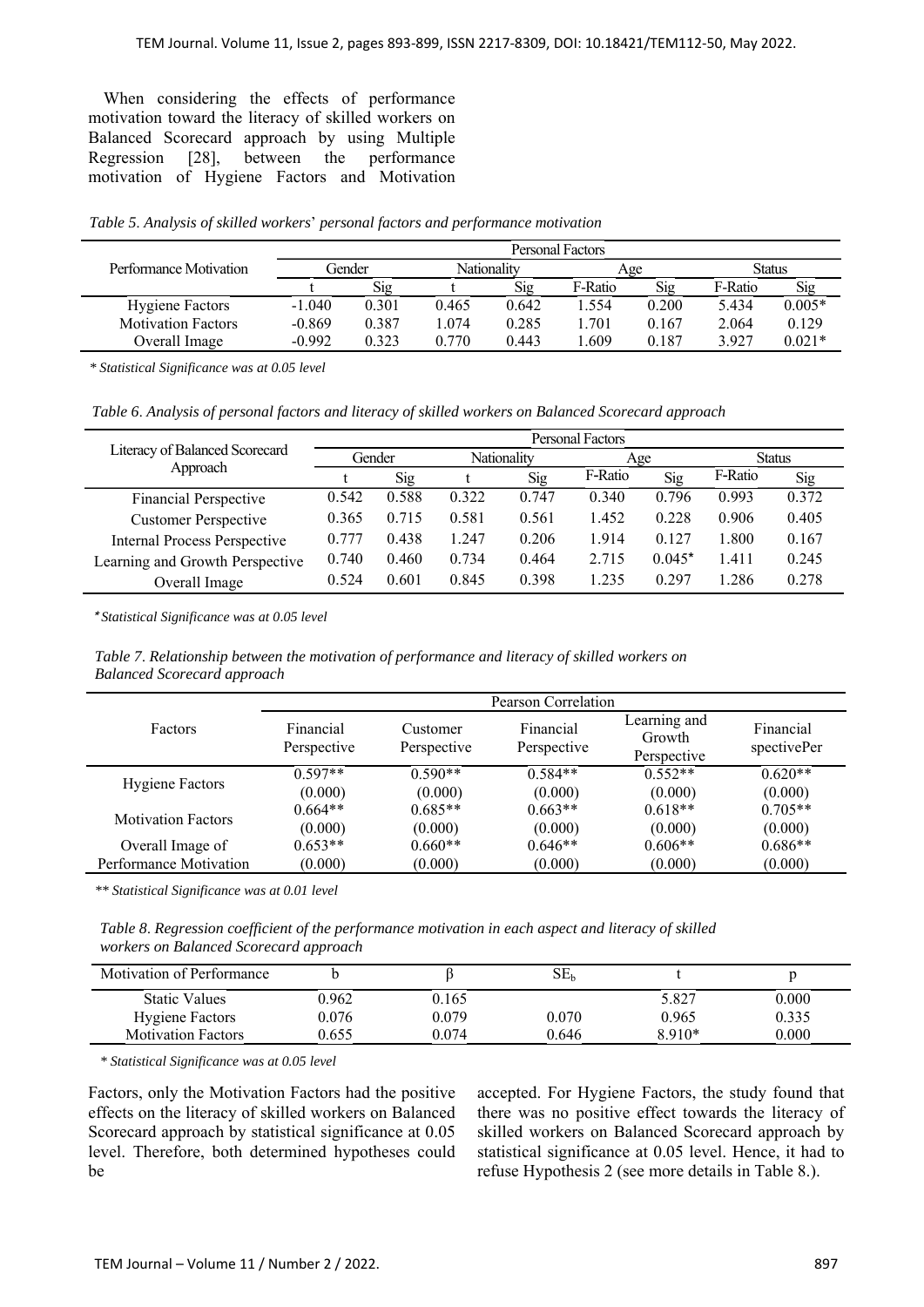# **5. Discussions**

According to the research concerning personal factors and performance, the different gender, nationality, and age had no difference in the performance motivation. This study has the difference from [29]. Perhaps, the work characteristics of the organization were not considered pursuing the workers' ages but assigning work and giving compensates as well as welfares to all workers equally, without thinking of whether they were male or female gender, which ages, even nationality of Thai or Myanmese. All workers got equity. Hence there were no effects on the performance motivation, except the status factor that this research is concordant with the study of [30]. It indicated that the different statuses affected the performance motivation differently. The Hygiene Factors on single marital status showed that it had more performance motivation than the married status. It might be because a single marital status shows no burdens of family care and expenses. Therefore, the workers were satisfied with their incomes, including their work time. For those mentioned above, it can be the motivation that makes the workers have more performance concentration and attention than those who uphold the married status.

For literacy of skilled workers on Balanced Scorecard approach, it indicated that the literacy level on Balanced Scorecard of each perspective was at a high level. It is concordant with the research of [13], which reflected that the skilled workers had literacy on Balanced Scorecard approach. It could be because the organization had clear goals and could transfer such information to the skilled workers correctly and consistently, including having explained and followed the performance results of the skilled workers periodically that helped them be familiar with the Balanced Scorecard approach. Regarding the personal factors affecting literacy of skilled workers on Balanced Scorecard approach, all four personal factors; gender, nationality, age, and status, that was different, affected the literacy of skilled workers on Balanced Scorecard approach not differently. It is because the organization determined the goals clearly, and the heads of each department were assigned to transfer such assignments to all workers equitably to get them to perceive the organizational goals, and can work effectively. When considering the sub-factor, there was one factor that gave a different result, which is, the age factor. It indicated that age affected the literacy of skilled workers on Balanced Scorecard approach on the different learning and growth perspective; the ages between 41-50 years old had the literacy on the learning and growth perspective less than the group of age between 20-30 years old and between 31-40 years old significantly. It might be because the workers between 40-50 years old had less enthusiasm

for knowledge and novel concepts to achieve work development than other ages group due to their longterm performance. Furthermore, they might suffer from a health problem usually found more frequently during this age affecting their learning ability and effort.

Significantly, the research discovered that the motivation of performance had a relationship with the literacy of skilled workers on Balanced Scorecard approach by having a relationship in the same direction.

It is concordant with the study of [13]. Hence, an organization should focus on enhancing the motivation of workers, both Hygiene Factors and Motivation Factors, especially the latter, whichaffected the positive effect to enhance the workers to have literacy on Balanced Scorecard approach. With the reasons mentioned, human resources, particularly skilled workers should be encouraged to reach success according to the organizational strategies. Hence, it is necessary to generate and emphasize the Motivation Factors, such as the emphasis of the successful performance, respect, interesting work characteristics, work responsibility, work advancement, etc., to promote the workers to perceive the used instruments for evaluation, and cause the work concentration, to achieve the goals according to the indicators, which means the potential success of the organization.

## **6. Conclusion**

According to the research, the overall personal factors did not affect the performance motivation of the skilled workers' status. This might be caused by the equity without discrimination towards the company's employees. Furthermore, the personal factors did not affect the overall literacy of the skilled workers on Balanced Scorecard approach. It is because the company gave perceptions to the workers continuously. According to the survey results, the workers had literacy of evaluation at a high level.

Each organization can bring this study results to apply with the organization's strategic plan to encourage the workers to have motivation on their work and achieve the literacy of evaluation, by focusing on the method, procedure, and following the performance result more than emphasizing the different personal factors. Moreover, it should treat the workers in terms of their welfare and assistance equitably, including providing literacy about the organizational goals that reflect evaluating the workers regularly and consistently.

Regarding the motivation which had relationships with the literacy of skilled workers on Balanced Scorecard approach, it is necessary for each organization to maintain and increase the level of motivation to the workers, especially in Motivation Factors since the skilled workers need to achieve performance success, respect, challenging and interesting work, work responsibility, and work